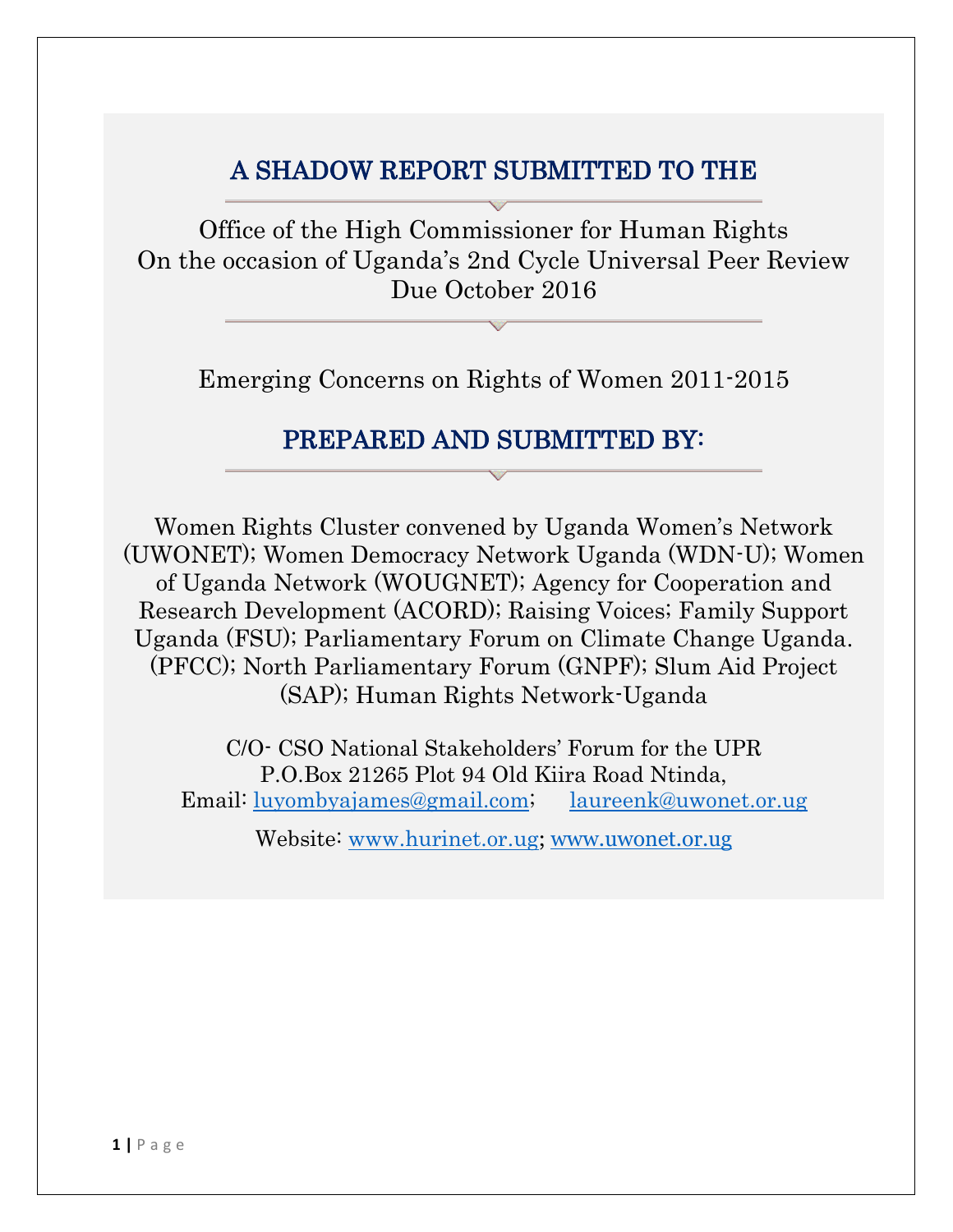#### **A Note about the Cluster of Women's Rights**

- 1.1 This report has been generated as a result of consultation with various actors both individuals and organizations working on the rights of women in Uganda. This collection of organizations is part of the National Stakeholders' Forum on the UPR but particularly working on women rights in Uganda.
- 1.3 After deliberations among the cluster members, the following issues were agreed upon as emerging concerns for women rights in Uganda. The report recognizes the positive aspects that have been undertaken by the Government of Uganda in the past 5 years to enhance the rights of women. It further highlights the emerging concerns and proposes recommendations aimed at improvement.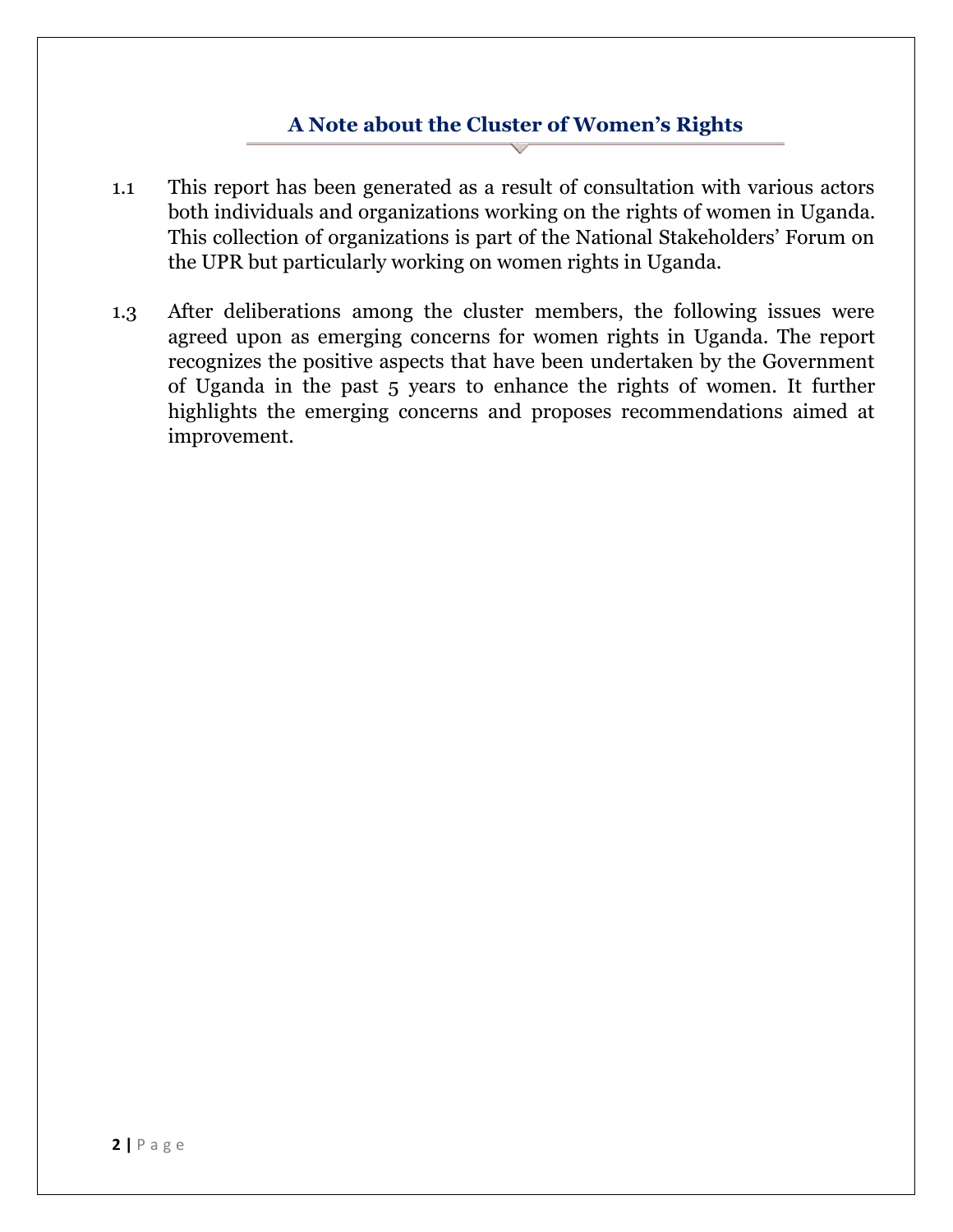### **Emerging Concerns on Rights of Women in Uganda -2011-2015**

#### **II. WOMEN AND ECONOMIC EMPOWERMENT**

2.1 Women comprise 51.6 percent of the population (Uganda National Household Survey (UNHS) 2012/13). 30 percent of households in Uganda are headed by women, of which 12% are widows. According to the Uganda Poverty Status Report 2014, women comprise 53.5 percent of the poor and in terms of multi-dimensional poverty; 62.8 percent. With a high dependency ratio of 119 and given that an average household has 5 people (UNHS 2012/13), the ability of women to economically sustain themselves and dependents and to be empowered through enabling macro and micro economic frameworks is extremely fundamental. The Multidimensional Poverty Index refers to non-monetary welfare indicators such as education, health, and access to public utilities, housing and information. Women's poverty and low economic status is linked to gender blind development and governance processes, high illiteracy levels, systemic and entrenched discrimination in the private and public sphere and gender based violence.

2.2 Illiteracy levels are often attributed to Ugandan women's inability to transition to the better paying jobs in the private and public sector. Despite the gender parity gap closing at primary school level, statistics reveal that the higher up in the education levels girls go, the higher the dropout rates. Only 70.5 percent of the boys and 70.5 percent of the girls transitioned to Senior 1 in 2014 and only 25.9 percent of the girls transitioned to Senior 5. Female enrolment at tertiary school level stagnated at 43.5 percent for the two financial years. As a result, the majority of the women lack the skills, capacities and networks required to break out of the poverty cycle and become economically disempowered.

2.3 Agriculture accounts for the largest employment sector in which women are engaged. According to the National Development Plan 2010/2011-2014/15 (NDP I in 2008/09 the overall labour force employed in agriculture was 73 per cent, 83 percent of which constituted women who as primary producers contributed 70-75 per cent of agricultural production. The second National Development Plan 2015/16 – 2019/20 (NDPII) highlights several structural barriers that have constrained the ability of women to improve their lot in the agricultural sector. This includes limited access to land and agricultural finance; weak agricultural extension systems and services that are lowest among women and women farmers' lack of land tenure security-only 28 percent of women own agriculture land.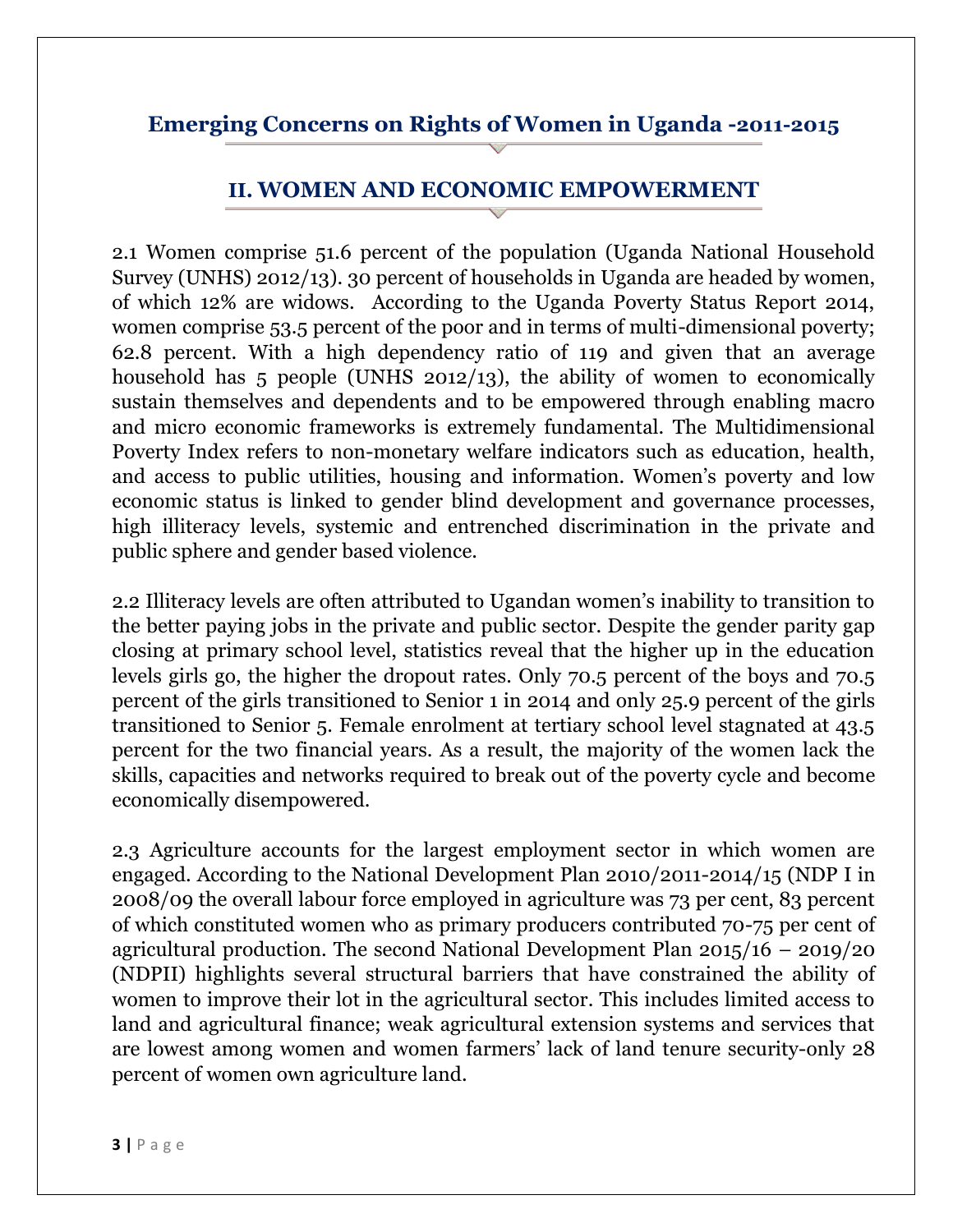2.4 Land ownership, use and control pose a problem for women's rights to property and wealth. Land administration services covering planning, allocation and titling have failed to take into account women's economic empowerment, creating immense socio-economic challenges. The various institutions set up at district level for land registration, allocation and titling as well as dispute resolution are time consuming, costly and intimidating for the majority of women

2.5 Thus for example, while women are recognized by law as having a right to matrimonial land and user/access rights over communal lands; upon divorce or even during the subsistence of a marriage, the spouse is only deemed to have usufruct rights and no decision making role, due to cultural and patriarchal norms. Law enforcement has proven ineffective in curbing these practices given that many of these cultural practices are accepted in the communities, in which they occur, including in law and order authorities. This has limited the ability of women to utilize the land as a source of collateral and wealth generation.

2.6 36 per cent of the women who work in the agriculture sector are likely not to receive remuneration and 5 percent of women employed in the agricultural sector are paid in-kind only rather than in cash (UDHS 2011). The 2008 Gender and Productivity Survey revealed that 40 percent of women were unpaid family workers mainly working in agriculture.

2.7 In the private sector, women receive lower pay than men with a wage gap of 39 per cent.<sup>1</sup> NDP 1 points to wage differentials in the private sector where in 30 percent of the occupations, women earn less than 75 per cent of the average male wage. This is a direct form of gender discrimination that affects women's ability to generate money for entrepreneurship and other individual or family needs.

2.8 Women involved in enterprise in the informal with its poor work protections have failed to transition effectively into the formal regulated sector due to several barriers to doing business. Women face several administrative, legal and financial barriers that women in business are facing on a regular basis. Women often fail to obtain credit from financial institutions due to lack of collateral, failure to obtain spousal permission, user fees dues payable to regulatory authorities and failure to obtain legal registration of various business associations and inputs. Women also lack basic business and financial management and organization skills and access to networks and markets. As a result, women continue to run businesses on a small scale that hardly yields meaningful returns.

 $\overline{\phantom{a}}$ 

<sup>1</sup> The State of Uganda Population Report 2013 'Population and Social Transformation: Addressing the needs of Special Interest Groups' 2013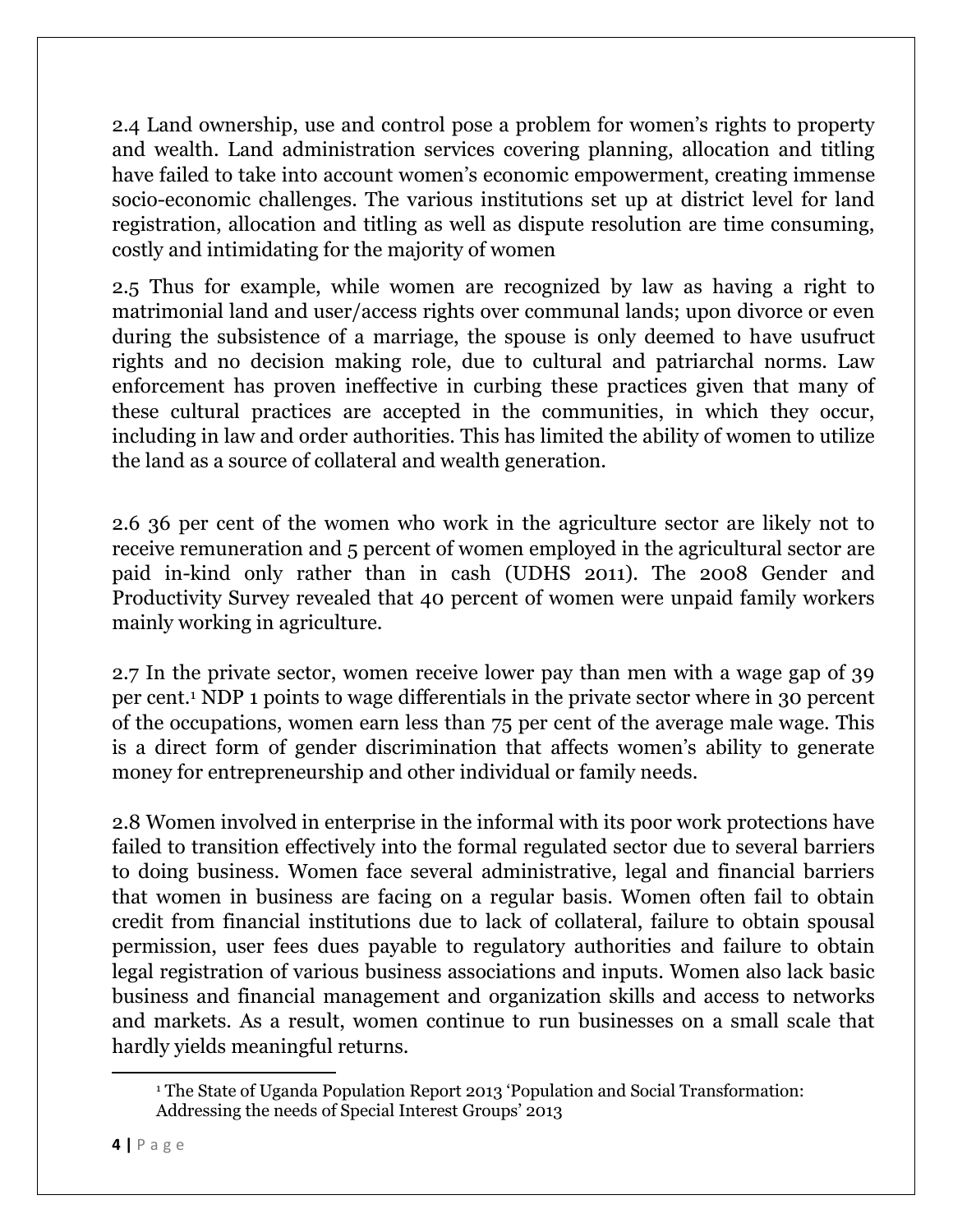2.9 The State of Uganda Population Report 2014 highlights the constraints of rural women in engaging in enterprising economic activities with good returns. There is also a challenge faced by men appropriating women's financial returns from their labour, which diminishes the little work capital that the women have to input into their economic activities. In addition, the demanding reproductive and gender care giving roles of women have continued apply undue pressure on women's time and productivity. This is aggravated by the lack of labour saving devices that would free women from hard labour to engage in economic related decision making fora and structures in order to improve the quality of their lives.

2.10 Gender based violence (GBV) has a strong bearing on women's inability to achieve economic empowerment due. The impact of GBV on women has an economic and social cost to it, as such victimized women often suffer from psychological and physiological constraints that prevent them from working optimally, retaining proceeds of economic activities or making decisions in their best interests when they are dominated by male authority. Persistent and pervasive norms that encourage violence against women and girls continue unchecked due to lack of effective laws and enforcement frameworks. New challenges have arisen in the past four years from traditional, religious and cultural forces against gender equality advocacy and norms.

### **Recommendations;**

- 1. Government should ensure minimum wages based on equal pay for equal work. The Equal Opportunity Commission should vigilantly monitor and take action against private sector practices based on discriminatory labour practices.
- 2. Government entrepreneurship programmes for women should emphasize access to finance and also equip women with business, finance and managerial skills and provide information relating to markets, incentives and opportunities.
- 3. Government should increase the coverage of social protections for vulnerable women and girls e.g widows, child heads of households.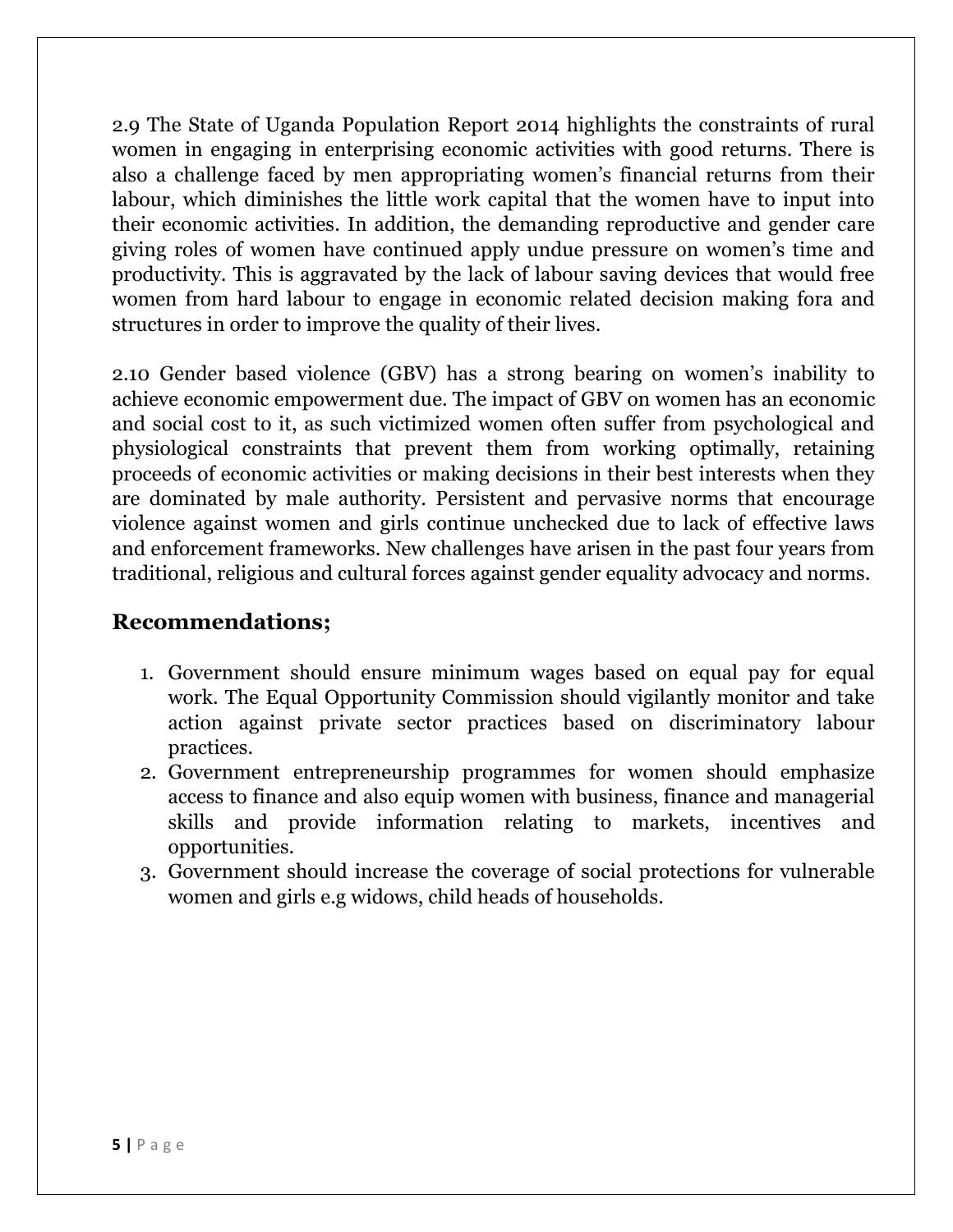### **III. WOMEN AND HEALTH**

3.1 Reproductive health is still the single most urgent health issue confronting women of child-bearing age. Women and girls of reproductive age (15-49 years) were estimated to be 7.3 million in 2011, and projected to give birth to 1.5 million children by 2015.<sup>2</sup> However, they face several risks and constraints in exercising their sexual and reproductive health rights due to constraints faced by government in guaranteeing the effective provision of much needed services and information in this regard.

3.2 The maternal mortality rate (MMR) in 2011 was 438 deaths per 100,000 live births and estimates in 2013 placed it at 3433. Statistics from the Ministry of Health show a drop in institutional maternal death rates from 146 per 100,000 in 2013/14 to 118 per 100,000 in 2014/15.<sup>4</sup> The Ministry of Health has acknowledged failure in meeting some of the crucial sector targets. Among them is the proportion of births attended by skilled health personnel currently at 41.1 against the MDG target of 90 by 2015; the percentage of pregnant women attending at least 4 antenatal care sessions was at 36.6 percent in 2014/15 falling short of the targeted 60percent. Deliveries in health facilities have increased from 44 percent in 2013/14 to 52.7 percent, which is essential in reducing MMR and as at 2012, 44 percent of the facilities had at least one staff trained in management of pregnancy and childbirth.<sup>5</sup> While health-seeking behavior is partly at the root of high incidence of maternal mortality, the Ministry of Health maintains that lack of expertise in staff, absence of critical human resource and inadequate number of staff have been the key factors in the prevalence of maternal mortality rates.<sup>6</sup>

3.3 Contraceptive services are critical in preventing unwanted pregnancies and sexually transmitted infections particularly in girls, but also for mothers. Due to inability to negotiate safe sexual practices based on male domination of women's sexual rights, contraceptive use is quite low in Uganda. The contraceptive prevalence rate goal for the MDGs was set to increase to 50 percent from 23.9 percent. However, contraceptive use for women is low; as at 2013, 34.3percent women of childbearing

l

<sup>2</sup> Uganda Bureau of Statistics 'National Population and Housing Census 2014 Provisional Results' 2014 Revised Edition

<sup>3</sup> <http://data.worldbank.org/indicator/SH.STA.MMRT> <accessed 12 March 2016>

<sup>4</sup> Ministry of Health 'Annual Health Sector Performance Report for Financial Year 2014/15'

<sup>5</sup> Ministry of Health 'Uganda Services Availability and Readiness Assessment 2013' 2013

<sup>6</sup> supra at 8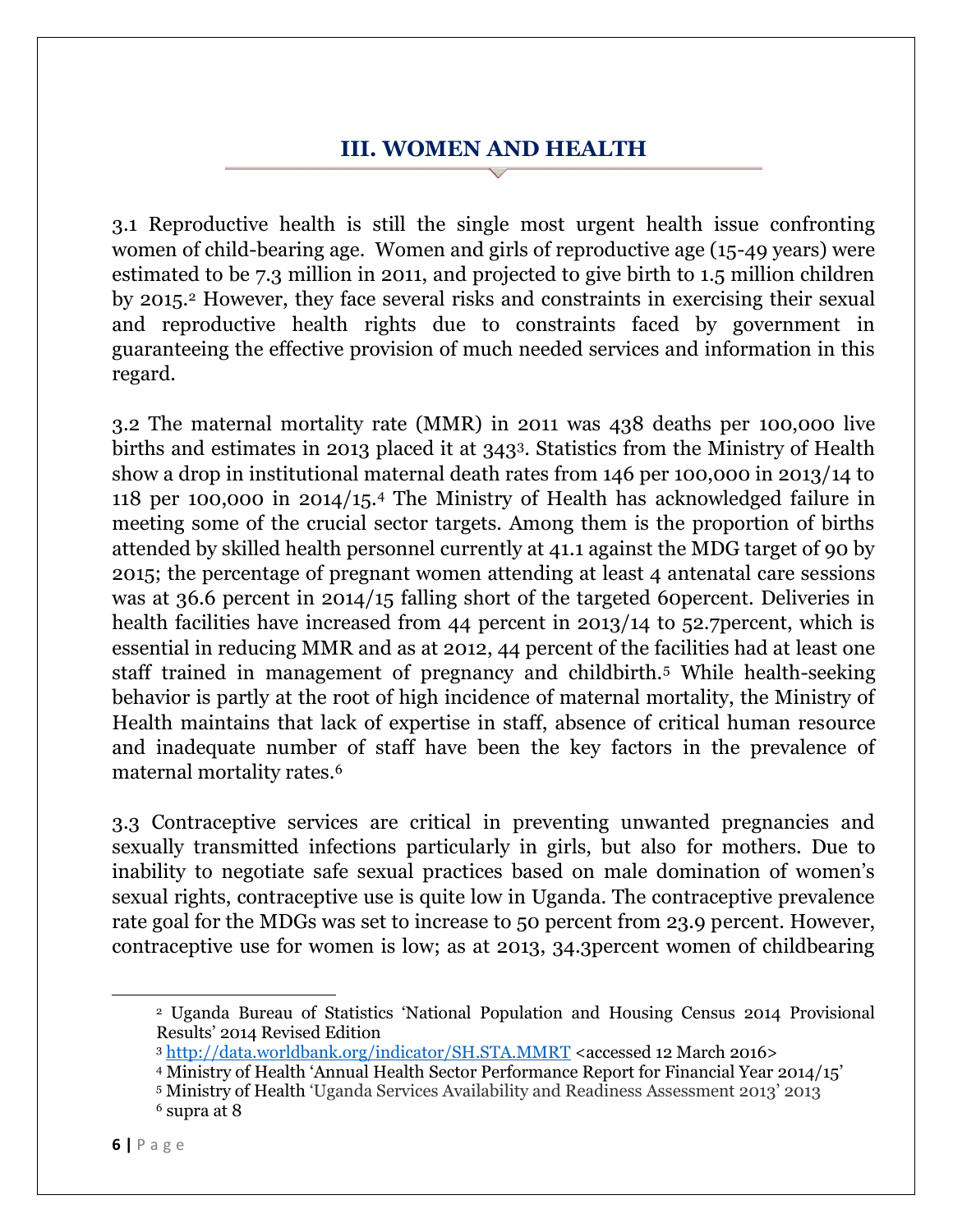age had an unmet need for contraceptive services in Uganda (State of Uganda Report 2013). In the case of girls, the inability to access effective contraceptive services and information has resulted in high health risks associated with unsafe abortions, posing a serious public health concern.

3.4 In 2012 the families of two women who died following of labour related complications lodged a constitutional case that is yet to be concluded against the government of Uganda. Among the various issues raised in the petition was the shortage of doctors and midwives, lack of required and emergency transport. According to the statistics it is estimated that consequentially 16 women die daily in Uganda. The Constitutional Court in 2012 avoided addressing the substantial issues raised in the petition, ruling that to judge on the matter would be an incursion into political issues that is outside their jurisdiction. Fortunately the matter has been restored by the ruling of the Supreme Court that the Constitutional Court should hear and determine the matter.

3.5 There have been improvements in services for pregnant women to receive professional health care. The UDHS 2011 puts the figure of women receiving antenatal care from a skilled provider at approximately 95 percent. However, only 21 percent had an initial antenatal care visit before the fourth month of pregnancy, which is important in preventing infant mortality. The majority of the women face challenges in accessing health care services due to long distances and high user fees including having to buy all related paraphernalia that the hospitals lack, including medicine, gloves, injections and their own care givers.

3.6 Information and services around maternal health are critical for women living with HIV AIDs who require adequate information and early provision of services to address their health and that of the unborn child. Of approximately 1.4 million pregnancies that occur annually, it is estimated that 91,000 (6.5 percent) are HIV positive, raising the risk of 30 percent of the pregnant women transmitting HIV to their babies in the absence of an intervention. The Ministry of Health targets for reducing the percentage of children exposed to HIV from their mothers accessing HIV testing within 12 months for the year 2014/15 was 75 percent but only 58 percent was achieved, pointing to a deficiency in the information and services extended to pregnant women.

3.7 Women with disabilities continue to have little access to reproductive health care despite having very specific reproductive health needs and maternal care. There are no effective strategies to target and improve reproductive health care for persons with disabilities. A survey done by NUWODU showed that only 10 percent of women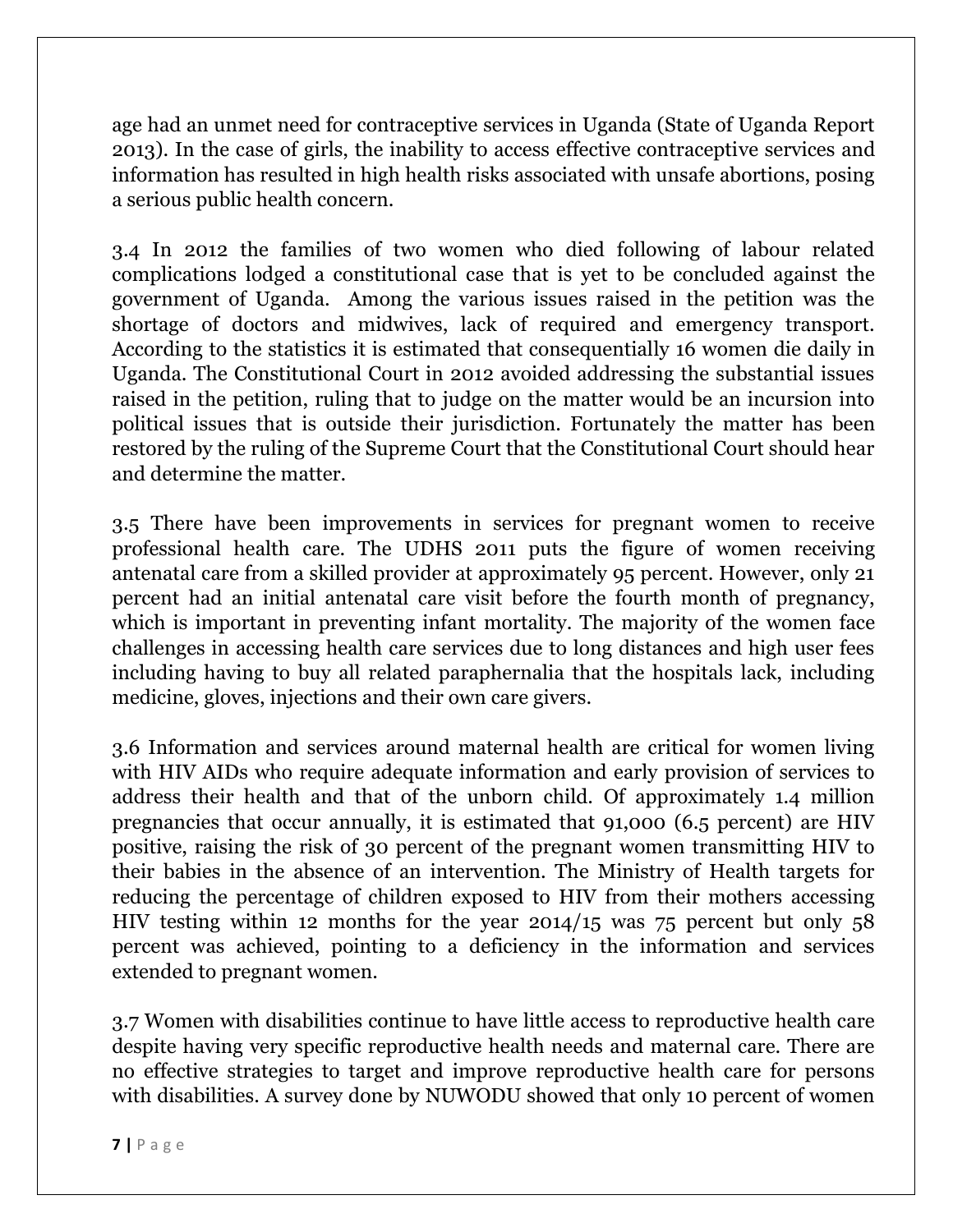with disabilities sampled use family planning while 48 percent do not understand its relevance due to lack of information. Women with disabilities are also exposed to extreme forms of discrimination when reproductive care services by health care professionals.<sup>7</sup>

3.8 Not as much attention is given to other reproductive related diseases like fistula, which is a serious health concern. The UDHS 2011 points out that Uganda has the third highest rate of fistula in the world but only 62 percent of those suffering from fistula seek treatment.

3.9 Although the Constitution recognizes the principle of gender equality as a fundamental human right, *de jure* and *de facto* gender discrimination persist in all facets of Ugandan society. The absence of women or visibility of gender priorities in development and governance processes has led to gender-neutral development and leadership processes and outcomes. The meaningful inclusion and participation of women in governance and socio-development processes and mechanisms at all levels is the best way to ensure rights based approaches to development, for men and women in Uganda.

## **Recommendations;**

Government should:

- 1. Step up preventative and remedial measures in place to eradicate all forms of traditional practices and stereotypes that discriminate against women
- 2. Intensify gender mainstreaming in economic development programmes and resource allocations towards gender-sensitive poverty reduction and economic empowerment
- 3. Ensure that all relevant laws relating to violence against women (including all vulnerable populations of women) and gender equality in the private and public sphere are passed expeditiously and enforced
- 4. Government should increase allocations to the Ministry of Health in the area of increased staffing of the critical human resources needed to curb maternal mortality. Specific focus should be placed on the various sub populations of women and girls to ensure responsive and relevant service delivery, including the provision of information in a user-friendly manner.
- 5. Formalize the marriage and divorce status of women under all legal regimes to help determine property rights including land.
- 6. Ensure gender equality and affirmative action in the allocation of state land.

 $\overline{\phantom{a}}$ 

<sup>7</sup> Human Rights 'Watch As If We Weren't Human: Discrimination and Violence against Women with Disabilities in Northern Uganda' 2010